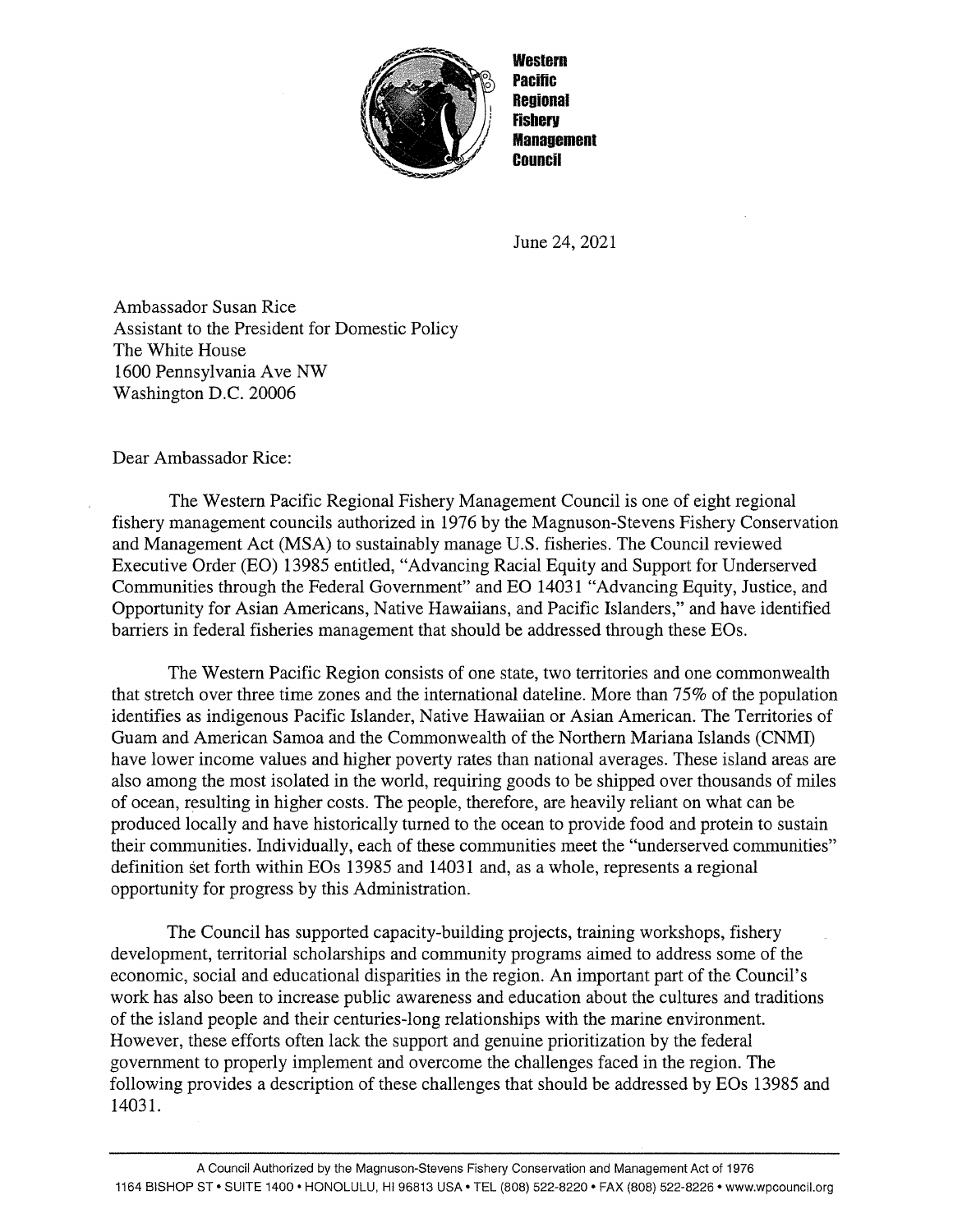# Limited Capacity

Economic opportunities for the insular areas of the Western Pacific are limited due to its geography and available resources. The main resource that is available, the people, need to have the technical and administrative capacity to be able to take advantage of opportunities to improve their connnunity. Without that capacity, the community remains disadvantaged in national federal grant competitions, such as Saltonstall-Kennedy, cooperative research and the Bycatch Reduction Engineering Program, where those with the capacity, such as large universities, receive funding. Providing regional solicitations for these programs, paired with technical training workshops, would afford Pacific island communities an opportunity to receive much needed funding to improve their fisheries.

## Differences in Communication

In addition to the distance between the islands and the U.S. Capitol, the Western Pacific Region is also host to four indigenous peoples, each with its own language and cultural protocols. These indigenous cultures influence the social and governmental structures that differ from those found in the continental United States. Whereas a notice in the Federal Register might be enough to alert fishermen to a public meeting on the mainland, that same notice would need to be announced on the radio in the CNMI, posted in village community centers in Guam or advertised as a public service announcement in American Samoa. While that same meeting could be held virtually on the mainland and have hundreds of participants, in the islands, simple access to high speed internet or technical knowledge of how to do so limits participation in the islands.

Cultural protocols require people in these islands to communicate with their leaders faceto-face and provide for oral comments and suggestions. This practice may not be unique, but becomes increasingly challenging when there is a need to provide information and receive public comments in four different languages. Providing materials in different languages and holding inperson public hearings in local languages can help to overcome the challenges in communication.

## Available Funding Opportunities

Recent changes in federal contracting methods have consolidated the number of potential contractors into a handful of pre-qualified businesses. Small, local, indigenous and womenowned companies that once contracted directly with federal agencies are now required to go through these large companies as brokers to access federal funding. Reforming contracting structures and methodologies to afford these smaller and diverse companies equal success would better direct resources and expertise.

## Regional Representation

Western Pacific community representation on federal advisory groups and participation at national workshops continue to be a challenge. Escalating transportation costs and logistics, however, should not be an excuse for excluding participants from the region, especially from serving on mechanisms closest to the decisions that have the ability to disproportionately affect the region. For example, the Marine Fisheries Advisory Committee deals with national fisheries and policy issues and has not appointed persons from this region, despite qualified applicants applying annually.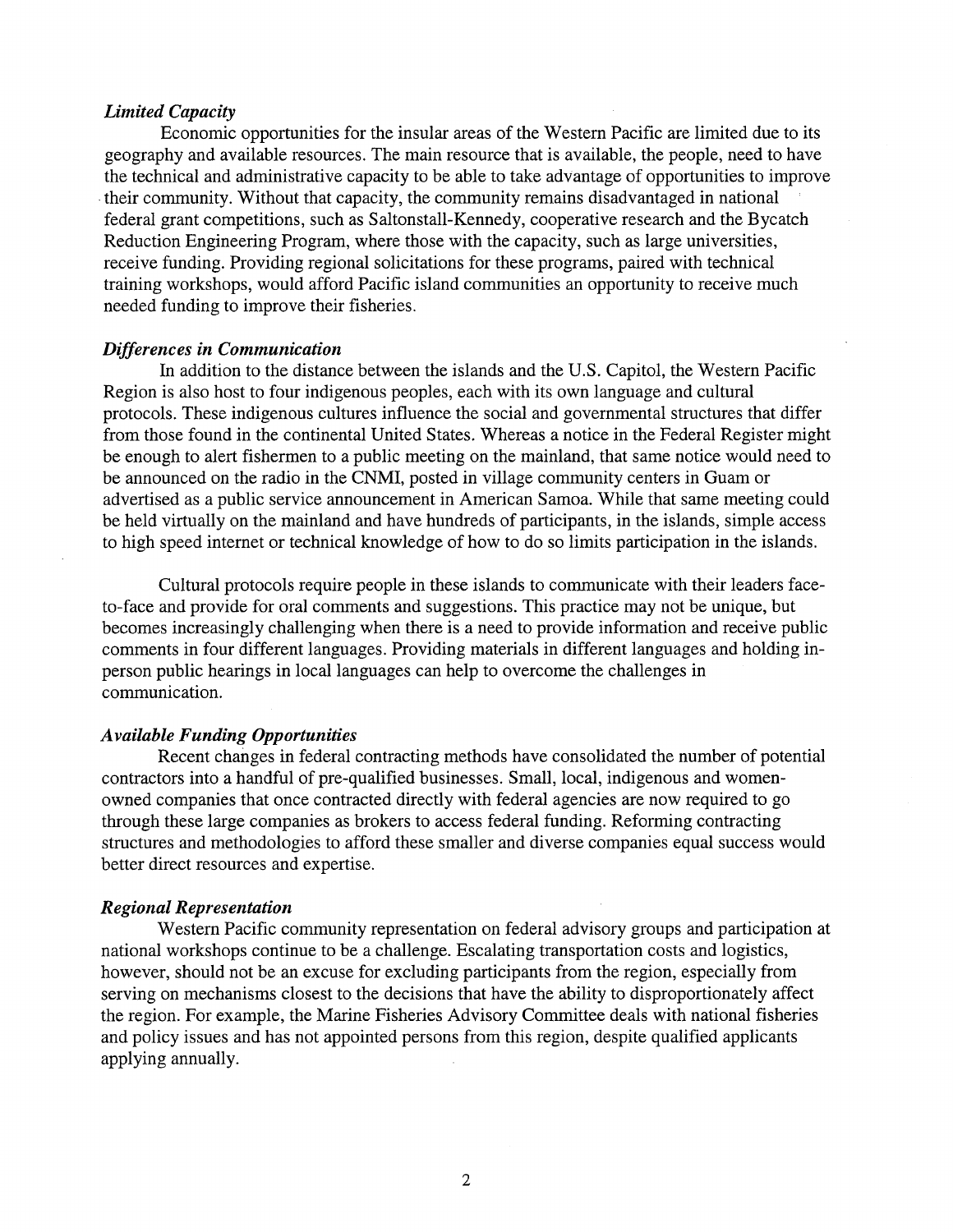# Appropriateness of policies, regulations, or guidance

The idea of <sup>a</sup> "one size fits all" approach to management is not appropriate as exemplified in the management of fisheries in the western Pacific. Federal mandates, along with its associated guidance and policies, such as annual catch limits, may be appropriate for fisheries in Alaska or New England, but do not allow for areas with less capacity to properly identify, implement and enforce these types of regulations. The level of investment into the building blocks and drivers of policy decision-making, i.e., data collection, plays <sup>a</sup> large role in implementation success. Aside from better investments on the drivers, there is a need for strengthening and retooling key policy design principles for better regional outcomes. Incorporating responsiveness, adaptiveness and the ability to evolve as policy design elements would serve to create better management implementation results. Otherwise, the region is often faced with a mismatch in policy directives as opposed to regional management needs, with exemption requests as the only viable option. Unfortunately, this is the case with the application of MSA' <sup>s</sup> National Standard 1, which determines stock status. When applied to our data-poor fisheries, it unrealistically burdens these underserved communities by dramatically reducing the catch limit from 106,000 pounds to 5,000 pounds, and 66,000 pounds to 31,000 pounds for American Samoa and Guam, respectively. This reduces their communities' economic stability in the absence of any clear data-driven management.

#### Underutilized Mechanisms

Mechanisms already exist to provide justice and equity to the underserved communities in the Western Pacific Region. Programs such as the Community Demonstration Projects Program (CDPP), congressionally authorized by the MSA to "foster and promote traditional indigenous fishing practices," remain an unfunded mandate. If funded, the CDPP could directly address the intent of these EQs. In addition, the Western Pacific Sustainable Fisheries Fund is an existing financial pathway for the Territories and Commonwealth to receive federal funding to achieve their priority marine conservation objectives. These types of investments would benefit from consistent funding in order to provide permanence for the EQ objectives region-wide.

## Institutional Structures

As opposed to the Council's bottom-up approach to management, the federal government generally employs <sup>a</sup> top-down approach. Unilateral presidential actions, such as the use of the Antiquities Act to designate nearly 1.2 million square miles of large-scale no-take marine protected areas, have impacted communities' relationship and access to their marine resources. Often the burdens of achieving national conservation targets have fallen to our Pacific communities, and through mechanisms that by design remove their input from the process. Fiftytwo percent of the U.S. exclusive economic zone in the western Pacific has been designated through presidential proclamation in this fashion. The U.S. Pacific Territories will likely carry the burden of coral conservation in the Pacific if the proposed critical habitat designation is finalized, despite these waters representing less than 1% of the range of the Endangered Species Act-listed coral species. The proposed rulemaking is currently underway and thus far devoid of any substantive coordination with the local government and their communities. The Billfish Conservation Act, as amended in 2018, created unnecessary prohibitions for the marketing and sale of sustainably harvested Pacific billfish species. As such, the Council believes that this billfish stock should once again be available to U.S and international markets. This action would remedy unnecessary economic challenges, not only for our underserved communities, but also for the U.S., being that billfish is <sup>a</sup> key exportable product within international trade.